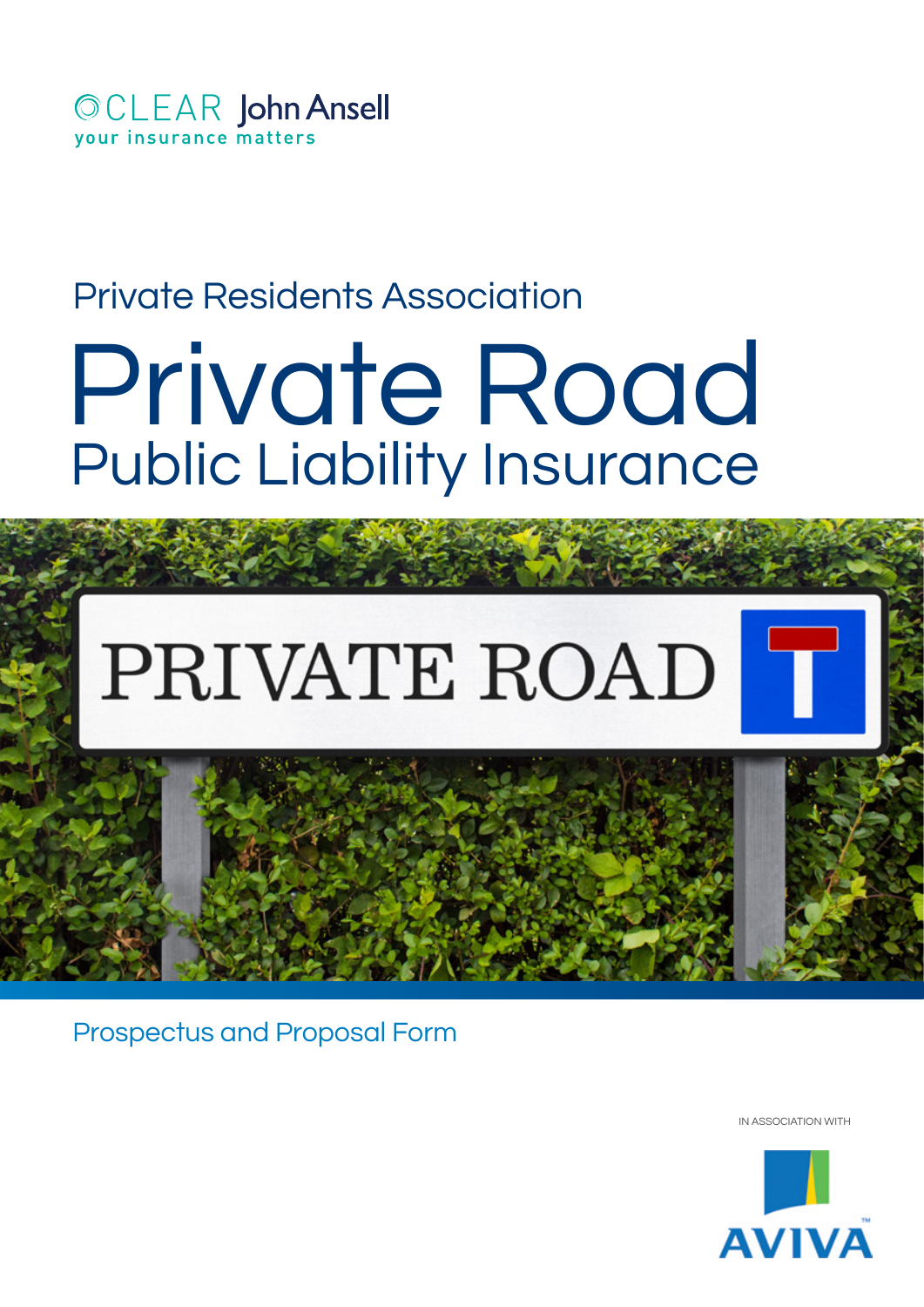# One policy that meets all your needs

# Nobody Understands the needs of a residents association or the owner of a private road like Aviva and John Ansell and partners.

Organising and maintaining the right level of cover for you and your neighbours can sometimes become both time consuming and an administrative burden for property managers or administrators.

We combine protection against your legal liability to third parties as an owner of a private road with cover for any residents association members and damage to communal property or common parts. Cover includes any persons employed by your residents association.

We can cover a private road belonging to a single dwelling right up to private estates with any number of properties.

## Optional covers can be purchased

- • Directors and Officers Liability to protect Directors, Officers, Trustees or Committee members if sued for wrongful acts or breach of duty to shareholders, employees or regulatory authorities.
- Damage to estate property and/or common parts

### Other FREE benefits:

Legal Expenses (Legal defence, property protection and bodily injury, tax protection)

All the help you need is only a phone call away

Online access to your documents 24/7

#### Risk Helpline

The risk helpline provides advice on security, health & safety issues, fire protection and other property risk related issues, all free of charge.

## Legal & Tax Helpline

24 hour Legal & Tax Helpline for advice on UK legal or tax matters – see policy for details.

## Claims Line

If you need to make a claim, one call to the FREEPHONE Claims line, open around the clock every day of the year will help you get back to normal as quickly as possible.

This description provides an outline of cover provided.For full details and a copy policy wording please contact John Ansell and Partners.

# What to do next...

Just complete the form and send it to us at:

John Ansell & Partners 1 Great Tower Street London EC3R 5AA

Email: ansell.enquiries@thecleargroup.com

## Alternatively, please contact us on:

FREEPHONE: 0800 140 4541 Tel: 020 7251 6821

OCLEAR John Ansell your insurance matters

# www.ansell.co.uk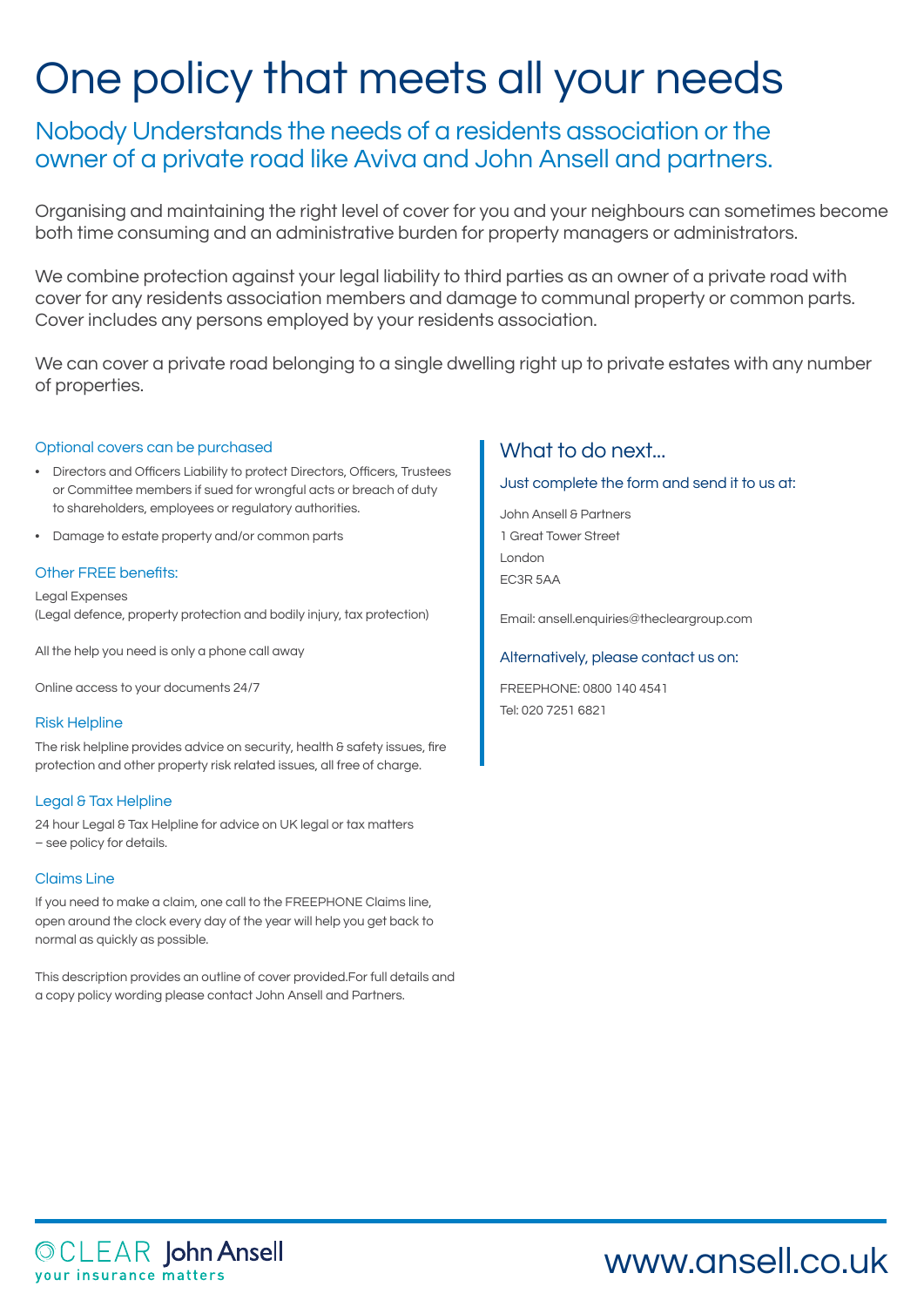# OCLEAR John Ansell<br>your insurance matters

# Private Road - Third Party Liability Proposal Form

PLEASE ANSWER QUESTIONS IN BLOCK CAPITALS

| 1. Your Details:                                                                                                                     |                                                                        |                         |             |  |
|--------------------------------------------------------------------------------------------------------------------------------------|------------------------------------------------------------------------|-------------------------|-------------|--|
| Name of Proposer/ Residents Association:                                                                                             |                                                                        |                         |             |  |
| <b>Address of Residents Association:</b>                                                                                             |                                                                        |                         |             |  |
|                                                                                                                                      |                                                                        | Postcode:               |             |  |
| Correspondence Address (if different):                                                                                               |                                                                        |                         |             |  |
|                                                                                                                                      |                                                                        | Postcode:               |             |  |
| <b>Contact Name:</b>                                                                                                                 |                                                                        |                         |             |  |
| Telephone No                                                                                                                         | Mobile:                                                                |                         |             |  |
| Email:                                                                                                                               |                                                                        |                         |             |  |
| Number of Years Association formed:                                                                                                  | Number of Dwellings on the Estate:                                     | Number of Shareholders: |             |  |
|                                                                                                                                      |                                                                        |                         |             |  |
| 2. Standard Cover:<br>PLEASE TICK LEVEL OF COVER REQUIRED                                                                            |                                                                        |                         |             |  |
| Public Liability Limit of Indemnity:                                                                                                 |                                                                        | £2 Million              | £5 Million  |  |
| Employers Liability Limit of Indemnity:                                                                                              |                                                                        |                         | £10 Million |  |
| Legal Expenses Standard Limit of Indemnity:                                                                                          |                                                                        |                         | £50,000     |  |
|                                                                                                                                      |                                                                        |                         |             |  |
| 3. Optional Extras:                                                                                                                  | COVER IS ALSO AVAILABLE FOR THE FOLLOWING. PLEASE INDICATE AS REQUIRED |                         |             |  |
| Do you require Directors & Officers Liability?:                                                                                      |                                                                        | <b>YES</b>              | <b>NO</b>   |  |
| Please tick Indemnity Limit required:                                                                                                | £100,000 $\Box$                                                        | £250,000                | £500,000    |  |
| Do you require cover for other estate property?:<br>(Street lights, street furniture, gates and walls, and any incidental buildings) |                                                                        | <b>YES</b>              | <b>NO</b>   |  |
| If YES please indicate the level of cover required:                                                                                  |                                                                        | £25,000                 | £50,000     |  |

# 4. Policy Start Date:

Policy start date: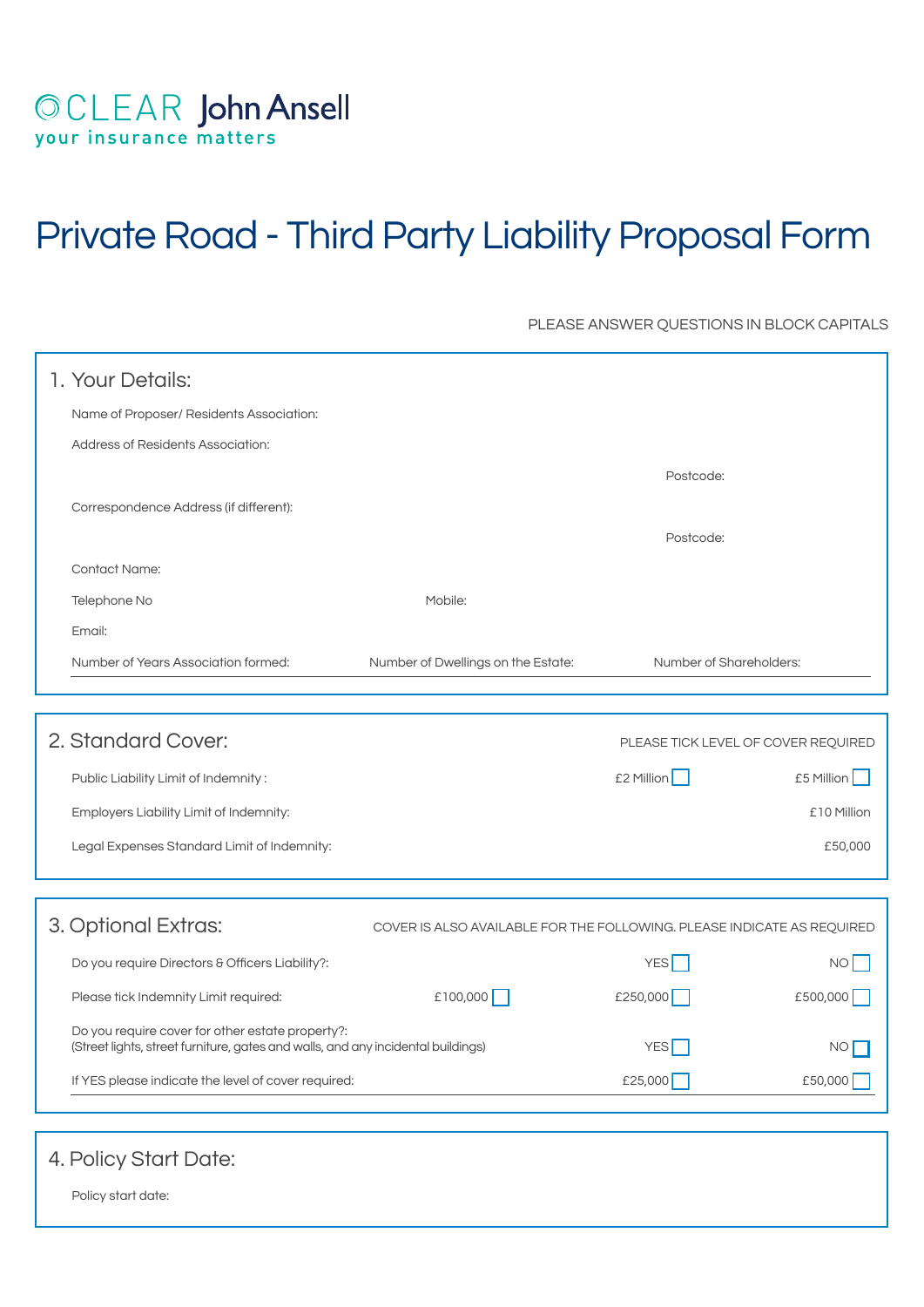# 5. Type of Land to be Insured - Private Road:

Type of surface (eg Tarmac): Approximate length: Approximate length:

Condition (eg In good repair no large potholes):

# 6. Type of Land to be Insured - Residents Land:

Briefly describe features of existing development:

Approximate size:

# 7. Type of Land to be Insured - Rivers, Streams, Lakes & Ponds:

Briefly describe any watercourses at or adjacent to the road or land boundaries of your estate or for which you are responsible:

# 8. Type of Land to be Insured - Other:

Are there any automatic gates or barriers? (If YES please give brief details): 

Do the public have right of access? (If YES please give brief details): 

Is there any children's play equipment or swimming pool for which you are responsible? (If YES please give brief details): 

Are there any non-residential buildings? (If YES please give brief details): 

Does the area of land include an electricity sub station, tanks or similar, within its confines? (If YES please give brief details): 

Is the land ever used for public functions such as fetes, concerts or similar? (If YES please give brief details):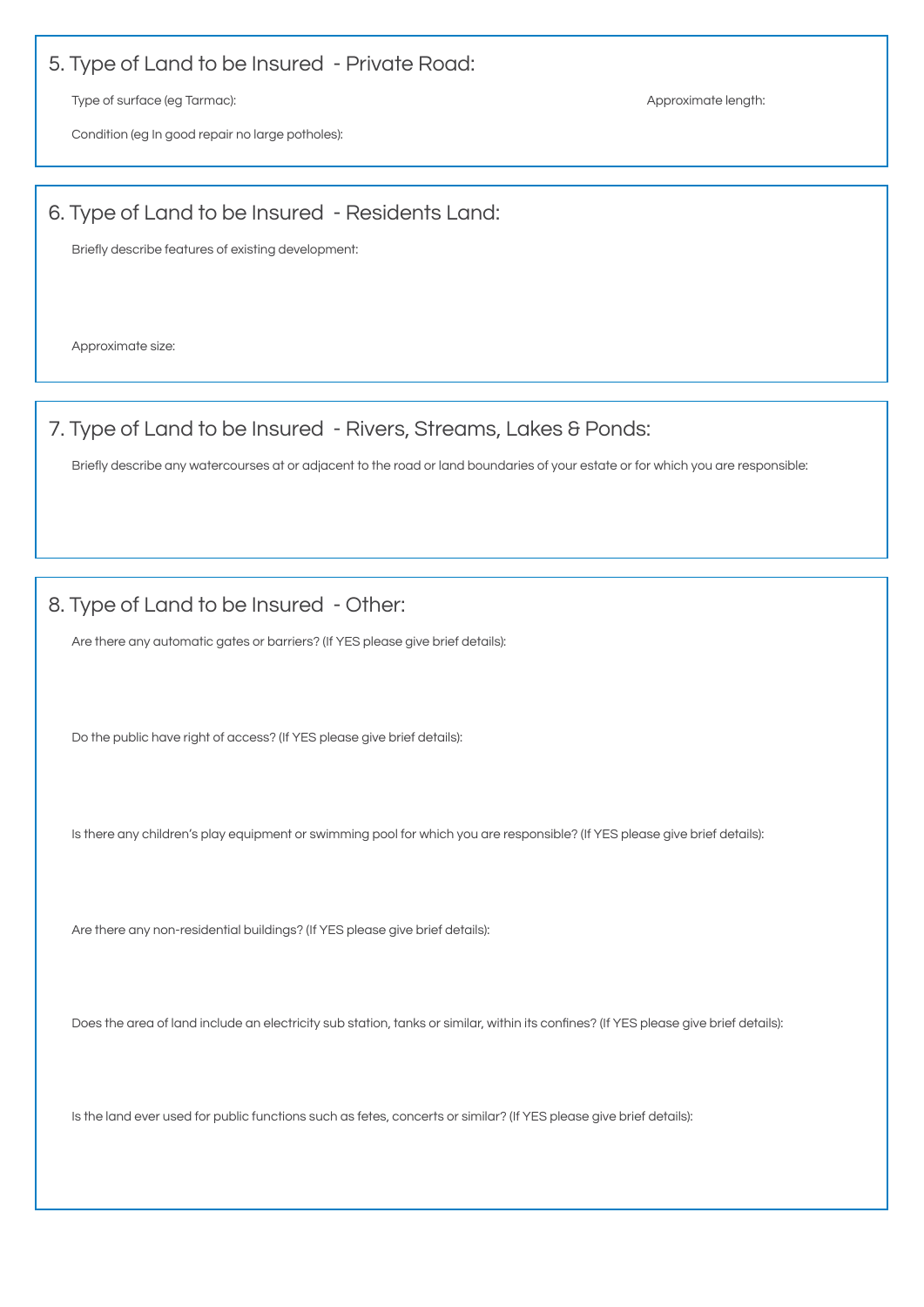| 9. Other Insurance:                                                                                |                                                                                                                                                           |                  |  |  |
|----------------------------------------------------------------------------------------------------|-----------------------------------------------------------------------------------------------------------------------------------------------------------|------------------|--|--|
|                                                                                                    | Are you insured at present, or have you ever proposed for insurance in respect<br>of any of the perils or contingencies to which this proposal applies ?: | YES <sup> </sup> |  |  |
| If YES please state:                                                                               | Class of Insurance:                                                                                                                                       | Name of Insurer: |  |  |
|                                                                                                    |                                                                                                                                                           |                  |  |  |
| 10. Claims:                                                                                        |                                                                                                                                                           |                  |  |  |
| Please give details of any road or land related insurance claims or incidents in the past 5 years: |                                                                                                                                                           |                  |  |  |
|                                                                                                    |                                                                                                                                                           |                  |  |  |
|                                                                                                    |                                                                                                                                                           |                  |  |  |

# 11. General Questions:

| If you have answered YES to a) b) or c), above please give full details below. (If required, continue on a separate sheet and attach to this form). |  |  |  |  |
|-----------------------------------------------------------------------------------------------------------------------------------------------------|--|--|--|--|
|                                                                                                                                                     |  |  |  |  |
|                                                                                                                                                     |  |  |  |  |

# **DECLARATION**

I/We declare that the information given is, to the best of my/our knowledge and belief correct and complete. If the risk is accepted I/we undertake to pay the premium when called upon to do so. I/We understand that my/our information may also be disclosed to regulatory bodies for the purposes of monitoring and/or enforcing the insurer's compliance with any regulatory rules/codes.

| Signed: | Position:                                                                                          | Date: |
|---------|----------------------------------------------------------------------------------------------------|-------|
|         | Please return to: John Ansell & Partners, Insurance Brokers, 1 Great Tower Street, London EC3R 5AA |       |

## IF YOU HAVE A COMPLAINT

We hope that you will be very happy with the service that we provide. However, if for any reason you are unhappy with it, we would like to hear from you. In the first instance, please write to:

Licence No: RTKH – CYHA – CUCU John Ansell & Partners 1 Great Tower Street London EC3R 5AA

Or telephone us on: Freephone 0800 140 4541

John Ansell and Partners and Aviva Insurance Limited are covered by the Financial Ombudsman Service for complaints from private individuals, certain small businesses, charities and trusts.

If you have complained to us and we have been unable to resolve your complaint, you may be entitled to refer it to this independent body. Following the complaints procedure does not affect your right to take legal action. Further details of our complaints procedure can be found in your policy booklet.